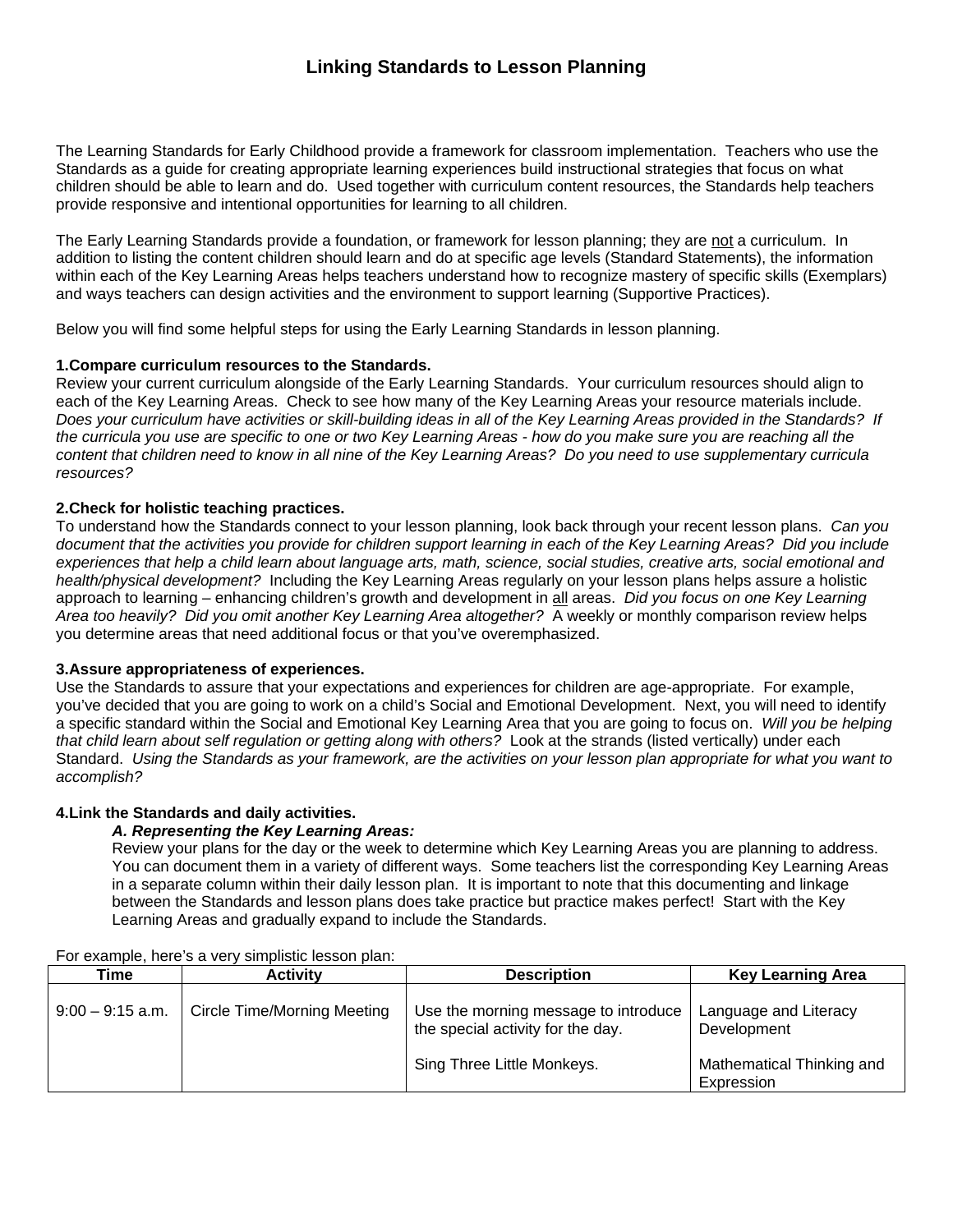Others use the corresponding Key Learning Area **colors** to underline or highlight the activity on their lesson plan.

| Time               | <b>Activity</b>                    | Description written in Key Learning Area color                                                                 |
|--------------------|------------------------------------|----------------------------------------------------------------------------------------------------------------|
| $9:00 - 9:15$ a.m. | <b>Circle Time/Morning Meeting</b> | Use the morning message to introduce the special activity for<br>the day.<br><b>Sing Three Little Monkeys.</b> |
|                    |                                    |                                                                                                                |

Here is a listing of the nine Key Learning Areas in their corresponding color.

**Approaches to Learning; Mathematical Thinking and Expression; Scientific Thinking and Technology; Social Studies Thinking; Health, Wellness and Physical Development; Language and Literacy Development; Partnerships for Learning; Social and Emotional Development**

### *B. Next, Build Intentionality*

The key to successful connections between lesson planning and the Standards is the thoughtful process teachers use to decide how specific experiences build individual children's learning – intentionality. For example, a play dough activity can be used to strengthen children's fine motor skills, develop language, facilitate children's interactions with one another and learn about shape and size (math). Before adding an activity to a lesson plan, think about the skills that are going to be emphasized. These skills may be introduced and emphasized to the entire class or to a specific child. With on-going, authentic assessment you will be able pinpoint what children need extra help with what particular skills. *How are you going to introduce this particular activity? How will the activity be used with the children: during large group, small group or free exploration during center time/work time/free play? What is the intended purpose for including this activity on the daily lesson plan?* 

This could be noted on a lesson plan accordingly:

| Time               | <b>Activity</b>                                         | .<br><b>Description</b>                                                                                                                                                                                              | <b>Key Learning Area</b>                                                                                                                                                                                    |
|--------------------|---------------------------------------------------------|----------------------------------------------------------------------------------------------------------------------------------------------------------------------------------------------------------------------|-------------------------------------------------------------------------------------------------------------------------------------------------------------------------------------------------------------|
| $9:00 - 9:15$ a.m. | Play dough<br>(Center Time/<br>Work Time/ Free<br>Play) | During center time/work time/ free play - put out<br>cookie cutters, plastic knives and rolling pins.<br>Talk about different sizes, shapes,<br>colors.<br>Introduce vocabulary words: smooth,<br>long, flat, short. | <b>Language and Literacy:</b><br>Janie, Joe<br><b>Mathematical Thinking:</b><br><b>Jared, Kirsten</b><br><b>Health, Wellness &amp;</b><br><b>Physical Development:</b><br><b>Fine Motor: Justine, Jamal</b> |

# *C. Include Routines in Your Plans*

Routines occur so often throughout the day, every day, and are a great way to incorporate learning. Lesson plans that add routines optimize children's learning. Including meal times, bathrooming, diapering, hand washing on the lesson plan helps teachers consider ways to use these important times of the day for intentional teaching. These times of day can easily be linked to the Standards and noted on your lesson plans.

| Time                 | <b>Activity</b> | <b>Description</b>                                                                                                                                                                                                                                                                                                      | <b>Key Learning Area</b>                                                                                                                                                                                                |
|----------------------|-----------------|-------------------------------------------------------------------------------------------------------------------------------------------------------------------------------------------------------------------------------------------------------------------------------------------------------------------------|-------------------------------------------------------------------------------------------------------------------------------------------------------------------------------------------------------------------------|
| $10:00 - 10:15$ a.m. | Snack Time      | Children are to count out 5 crackers.<br>Ask children to talk about the shapes<br>$\bullet$<br>they have chosen (circle, square,<br>triangle) and describe the shape's<br>attributes (how many sides etc.).<br>Ask Justin and Jamal (at their tables) to<br>pour the juice.<br>Ask Jared to count out the cups/napkins. | <b>Language and Literacy:</b><br>Janie, Joe<br><b>Mathematical Thinking:</b><br><b>Jared</b><br><b>Health, Wellness &amp;</b><br><b>Physical Development:</b><br><b>Eye-hand coordination:</b><br><b>Justine, Jamal</b> |

# *D. Integration - Putting it all together*

Just as one activity can develop many different skills, the combination of experiences within a day/week all join together to support children's development. It can be challenging to separate out specific skills and Standards that will be addressed during one activity. Intentional teachers will understand how to use the full day of experiences to support individual children's needs within the lesson plan.